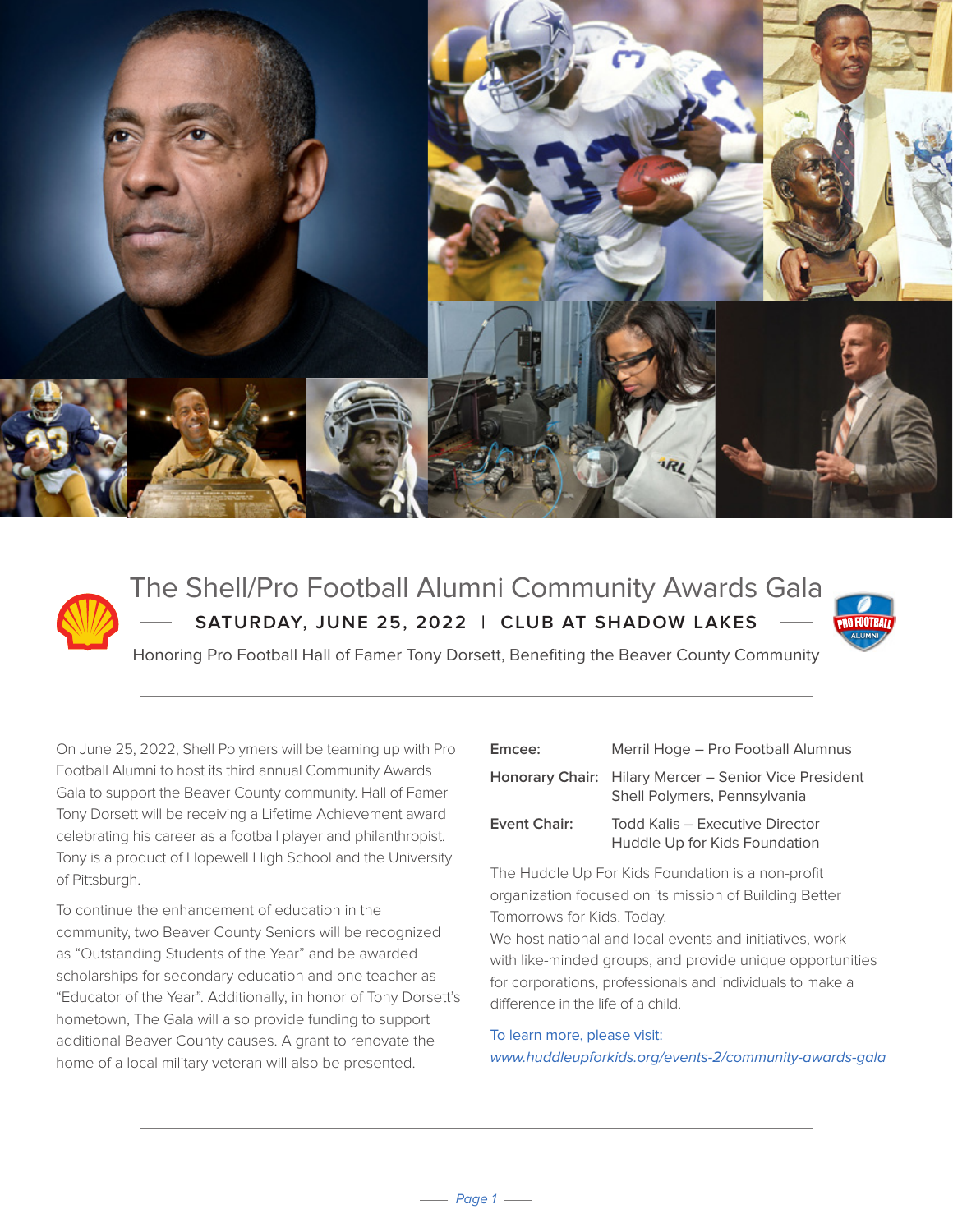

The Shell/Pro Football Alumni Community Awards Gala

**SATURDAY, JUNE 25, 2022 | CLUB AT SHADOW LAKES**



Honoring Pro Football Hall of Famer Tony Dorsett, Benefiting the Beaver County Community

# Sponsorship & Underwriting Opportunities

## **SPONSORSHIP OPPORTUNITIES**

#### **Title Sponsorship – \$50,000 \*Only One Available/SOLD**

- "Shell/Pro Football Alumni Community Awards Gala" on all event materials
- Autographed piece of Tony Dorsett memorabilia
- Lifetime Achievement recipient, Tony Dorsett, seated at Gala Awards Dinner table of your choice
- Title Sponsor logo on 2022 website and banner logo on auction site smartphone display
- Title Sponsor mentions in all social media posts and any media broadcasts
- Title Sponsor logo on Gala program cover
- Alternating logo on repeat backdrop at event
- Live mentions on day of event
- Thirty (30) tickets to the Tony Dorsett VIP Reception
- Three (3) tables of 10 at the Gala Awards Dinner
- Three (3) group photos with Tony Dorsett at VIP Reception

#### **Hall of Fame/VIP Reception Sponsorship – \$30,000 \*Only One Available**

- VIP Reception Underwriter
- Mentions in social media posts and any media broadcasts
- Full page ad in program
- Autographed piece of Tony Dorsett memorabilia
- Twenty (20) tickets to the Tony Dorsett VIP Reception
- Two (2) tables of 10 at the Gala Awards Dinner
- Two (2) group photos with Tony Dorsett at VIP Reception

#### **Super Bowl Sponsorship – \$15,000**

- Mention in program
- Mentions in social media posts
- Name/Logo on screen at event
- Autographed piece of Tony Dorsett memorabilia
- Ten (10) tickets to the Tony Dorsett VIP Reception
- One (1) table of 10 at the Gala Awards Dinner
- One (1) group photo with Tony Dorsett at VIP Reception

#### **Conference Champion Sponsorship – \$12,500**

- Mention in program
- Name/Logo on screen at event
- Autographed piece of Tony Dorsett memorabilia
- Ten (10) tickets to the Tony Dorsett VIP Reception
- One (1) table of 10 at the Gala Awards Dinner

#### **Division Champion Sponsorship – \$10,000**

- Mention in program
- Name/Logo on screen at event
- Autographed piece of Tony Dorsett memorabilia
- Ten (10) tickets to the Tony Dorsett VIP Reception
- One (1) table of 10 at the Gala Awards Dinner

## **UNDERWRITING OPPORTUNITIES**

In an effort to distribute as much funding for the Beaver County community, we are seeking underwriters to cover the major expenses of the event.

The deadline to secure underwriting opportunities is May 24th, unless otherwise stated. All opportunities are available on a first-come, first-serve basis.

## **PREMIER UNDERWRITING OPPORTUNITIES**

#### **Dinner Underwriter – \$15,000**

Helps to cover the cost of the dinner.

- Prime table placement at the Gala Awards Dinner
- Name/Logo on screen and on all tables at event
- Listing on the dinner menu and mention in program
- Autographed piece of Tony Dorsett memorabilia
- Ten (10) tickets to the Tony Dorsett VIP Reception
- One (1) table of 10 at the Gala Awards Dinner
- One (1) group photo with Tony Dorsett at VIP Reception

#### **Audio/Visual Underwriter – \$15,000**

Helps to cover the cost of the Audio/Visual for the event.

- Prime table placement at the Gala Awards Dinner
- Name/Logo on screen at event
- Mention in program
- Autographed piece of Tony Dorsett memorabilia
- Ten (10) tickets to the Tony Dorsett VIP Reception
- One (1) table of 10 at the Gala Awards Dinner
- One (1) group photo with Tony Dorsett at VIP Reception

To inquire about a sponsorship or underwriting opportunity, call Todd Kalis at 412.956.1041 or email todd@huddleupforkids.org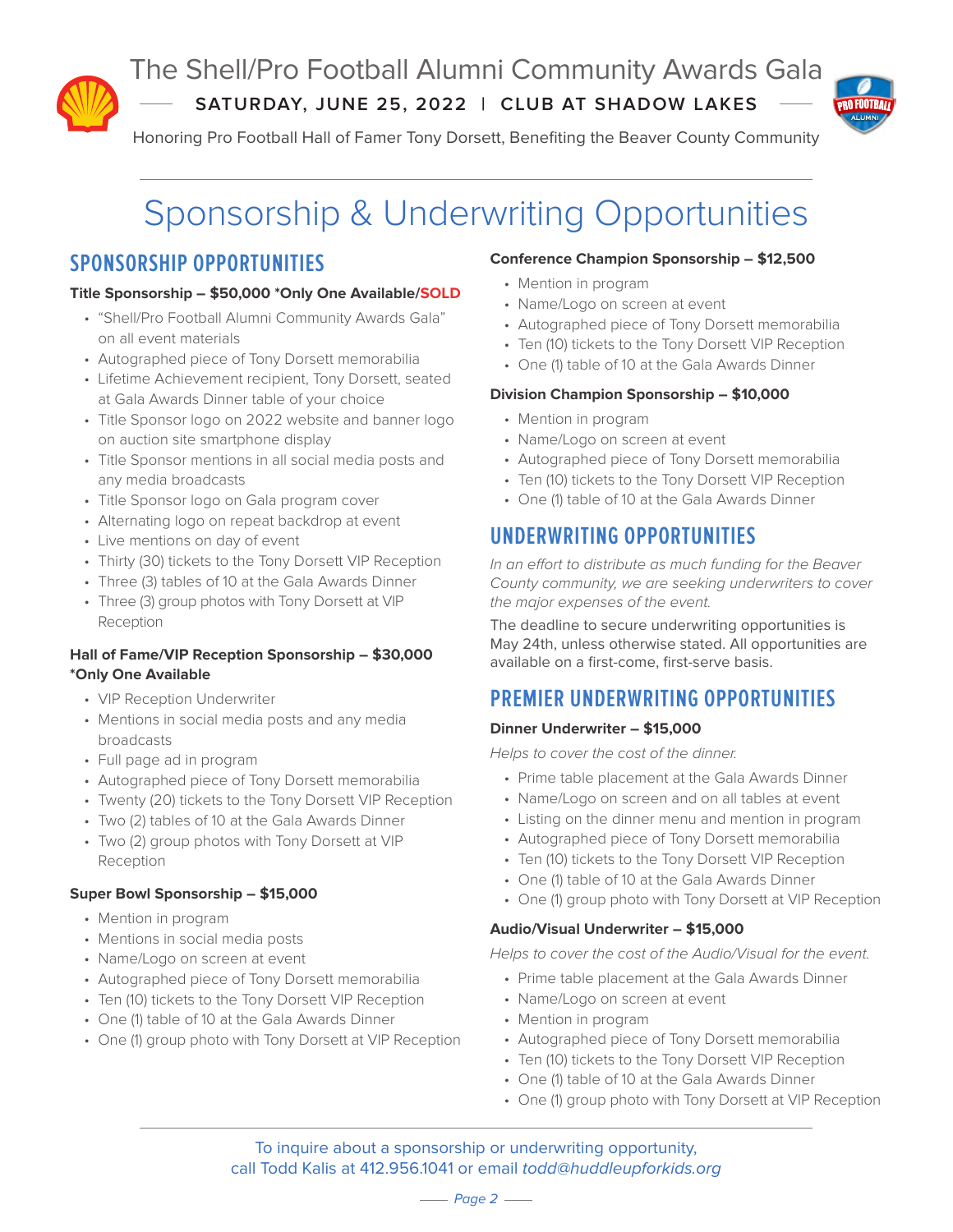

The Shell/Pro Football Alumni Community Awards Gala

**SATURDAY, JUNE 25, 2022 | CLUB AT SHADOW LAKES**





## Sponsorship & Underwriting Opportunities (continued)

#### **Bar Underwriter – \$12,500**

Helps to cover the cost of the alcohol for the event.

- Signage at all bars and Name/Logo on event cocktail napkins (deadline May 24th)
- Mention in program
- Autographed piece of Tony Dorsett memorabilia
- Ten (10) tickets to the Tony Dorsett VIP Reception
- One (1) table of 10 at the Gala Awards Dinner

#### **Auction Software Underwriter – \$12,500**

Helps to cover the cost of the mobile auction item software and credit card processing fees.

- Logo featured on event website, auction site smartphone display & silent auction bid sheets
- Mention in program
- Autographed piece of Tony Dorsett memorabilia
- Ten (10) tickets to the Tony Dorsett VIP Reception
- One (1) table of 10 at the Gala Awards Dinner

#### **Vacation Package Underwriter – \$10,000**

Helps to cover the cost of the airfare and hotel rooms for our vacation package.

- Mention in program
- Name on screen at event
- Autographed piece of Tony Dorsett memorabilia
- Ten (10) tickets to the Tony Dorsett VIP Reception
- One (1) table of 10 at the Gala Awards Dinner

## **PRESENTING UNDERWRITING OPPORTUNITIES**

#### **Auction Checkout Underwriter – \$3,500**

- Signage at the checkout table and name/Logo on the auction take home bags (deadline May 24th)
- Two (2) tickets to the Gala Awards Dinner

#### **Photo Booth Underwriter – \$3,500**

- Signage at the photo booth and recognition on all photos
- Two (2) tickets to the Gala Awards Dinner

#### **Program Underwriter – \$3,500**

- Recognition as printing underwriter on the program
- Two (2) tickets to the Gala Awards Dinner

#### **Entry and Directional Signage Underwriter – \$3,500**

- Recognition on all entry and directional signage
- Two (2) tickets to the Gala Awards Dinner

#### **Stage Underwriter – \$3,500**

- Name on stage at event
- Two (2) tickets to the Gala Awards Dinner

#### **Live Auction Underwriter – \$3,500**

- Recognition at the event during the Live Auction, and in the Live Auction display area
- Two (2) tickets to the Gala Awards Dinner

#### **Registration Underwriter – \$3,500**

- Signage in the registration area
- Two (2) tickets to the Gala Awards Dinner

#### **Silent Auction Underwriter – \$3,500**

- Signage in the silent auction area
- Two (2) tickets to the Gala Awards Dinner

### **INDIVIDUAL TABLES AND TICKETS**

#### **Individual Table for the Gala Awards Dinner – \$7,500**

- One (1) table of 10 at the Gala Awards Dinner
- Two (2) tickets to the Tony Dorsett VIP Reception

#### **Individual Ticket for the Gala Awards Dinner – \$750**

• One (1) ticket to the Gala Awards Dinner

To inquire about a sponsorship or underwriting opportunity, call Todd Kalis at 412.956.1041 or email todd@huddleupforkids.org